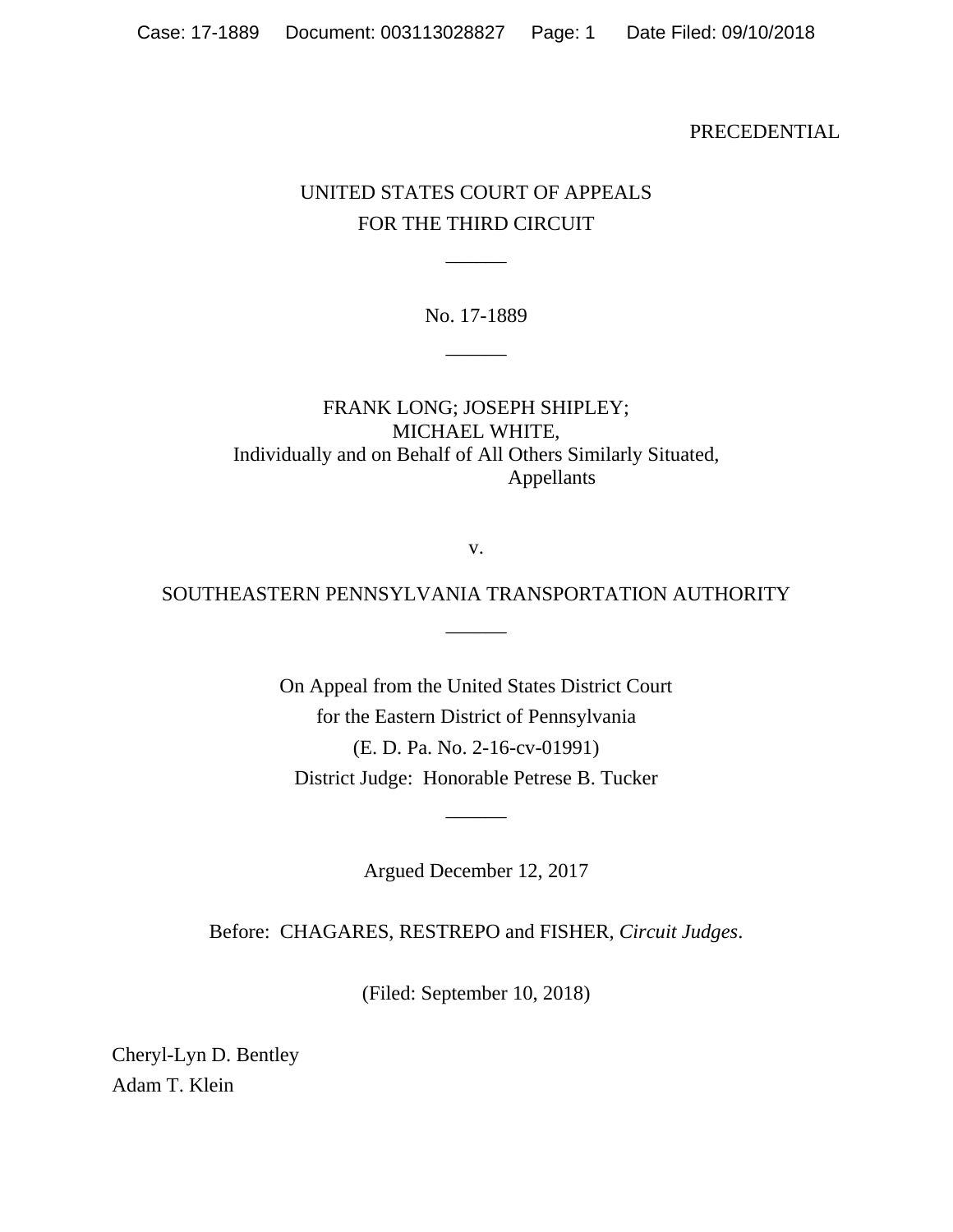Christopher M. McNerney Ossai Miazad Lewis M. Steel Outten & Golden 685 Third Avenue, 25th Floor New York, NY 10017

Benjamin D. Geffen Public Interest Law Center of Philadelphia 1709 Benjamin Franklin Parkway United Way Building, 2nd Floor Philadelphia, PA 19103

Jon M. Greenbaum Lawyers' Committee for Civil Rights Under Law 1500 K Street, N.W. Suite 900 Washington, DC 2005

Dariely Rodriguez Lawyers' Committee for Civil Rights Under Law 1500 K Street, N.W. Suite 900 Washington, DC 2005

Deepak Gupta [ARGUED] Gupta Wessler 1900 L Street, .N.W., Suite 312 Washington, DC 20036

Ryan A. Hancock Willig Williams & Davidson 1845 Walnut Street, 24th Floor Philadelphia, PA 19103

*Counsel for Appellants*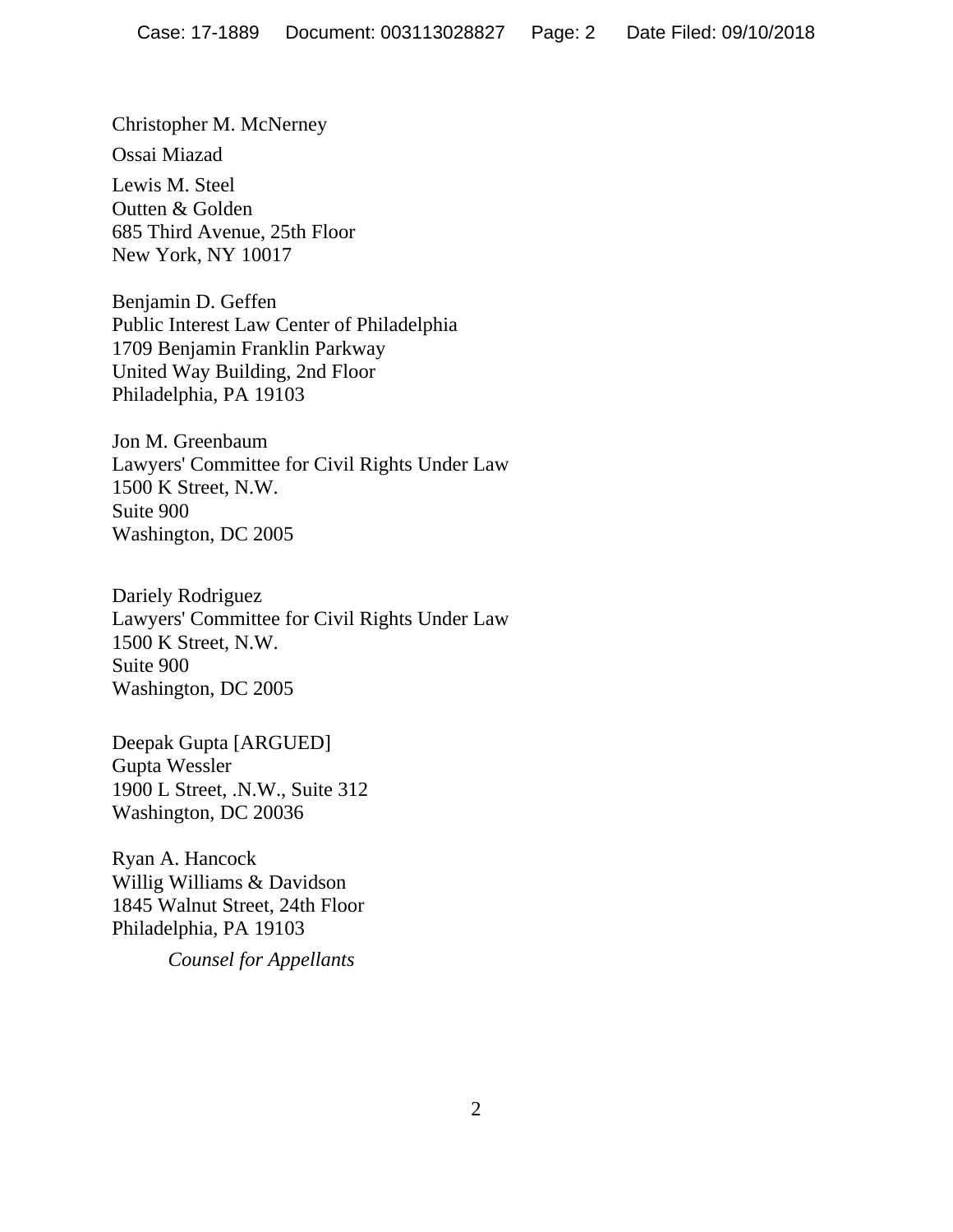Jamie M. Gullen Community Legal Services 1424 Chestnut Street Philadelphia, PA 19102

*Counsel for Amicus Appellants Community Legal Services, National Employments Law Project and Service Employees International Union Local 668*

James A. Francis Francis & Mailman 100 South Broad Street Land Title Building, 19th Floor Philadelphia, PA 19110

*Counsel for Amicus Appellant National Consumer Law Center*

Michael A. Cognetti

Candidus K. Dougherty

Jeffrey B. McCarron Swartz Campbell 50 South 16th Street Two Liberty Place, 28th Floor Philadelphia, PA 19102

Elizabeth A. Malloy [ARGUED] Cozen O'Connor 1650 Market Street One Liberty Place, Suite 2800 Philadelphia, PA 19103

*Counsel for Appellee*

## OPINION OF THE COURT  $\overline{\phantom{a}}$

 $\overline{\phantom{a}}$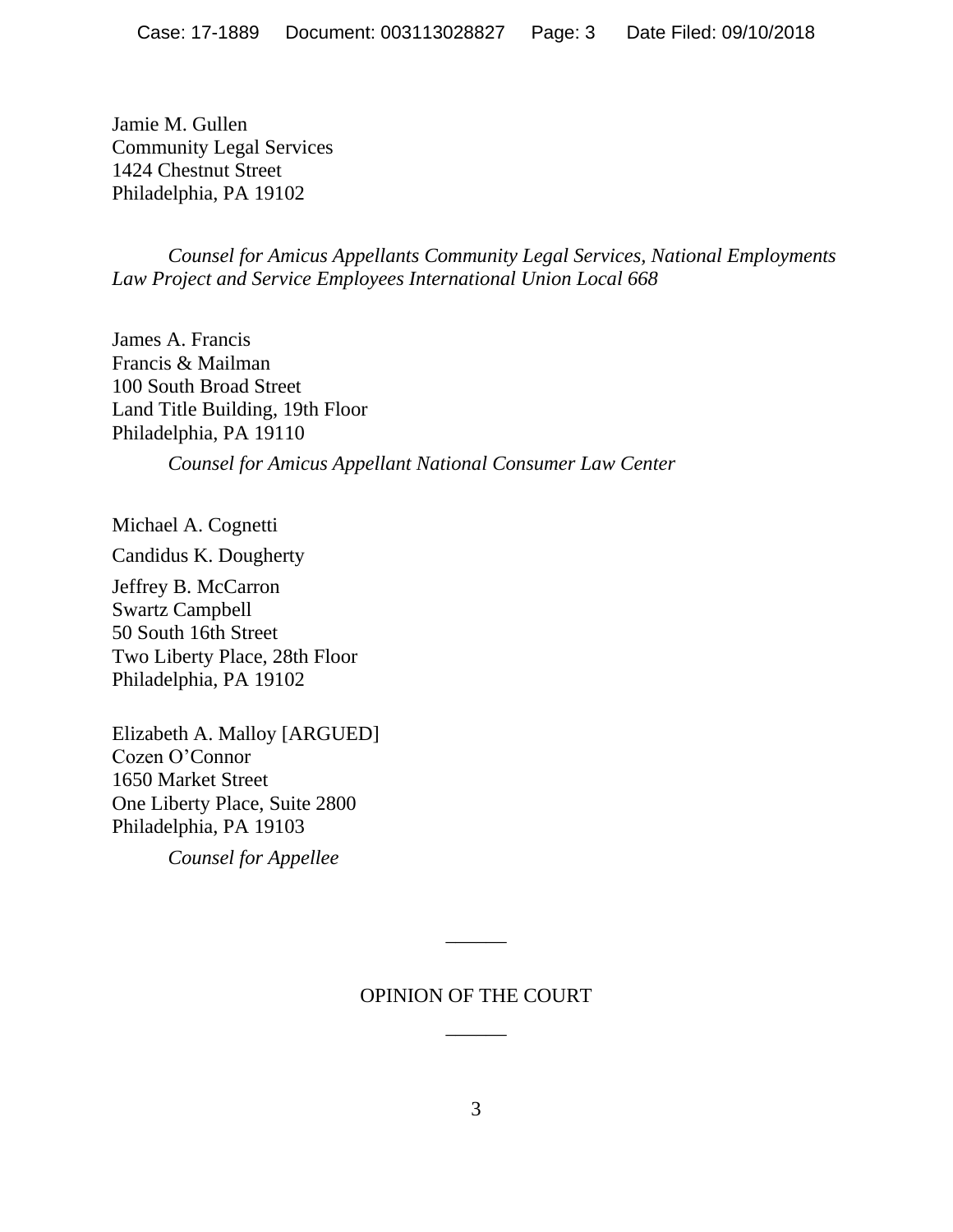## FISHER, *Circuit Judge*.

This case raises again the frequently-litigated question of whether violation of a statute—here, the Fair Credit Reporting Act—is an injury in fact that satisfies the Constitution's "case or controversy" requirement. The District Court concluded that the plaintiffs did not allege a concrete injury in fact and therefore dismissed their complaint for lack of jurisdiction. We affirm in part and reverse in part.

## I. Background

The complaint alleges the following facts. The three named plaintiffs were convicted of drug offenses in the relatively distant past: Michael White in 2006 and 2007, Joseph Shipley in 2001, and Frank Long in 1997. More recently, Plaintiffs applied to Southeastern Pennsylvania Transportation Authority (SEPTA) for jobs that involved operating vehicles. Each Plaintiff filled out a form disclosing his criminal history and authorizing SEPTA to obtain a background check. Initially, Plaintiffs' job applications seemed to meet with success: each received an offer or was given information about when to start training.

Ultimately, though, SEPTA denied employment to Plaintiffs. SEPTA told Long he was not hired because of "the information SEPTA had received from [the] background check." App. 28 (Complaint ¶ 47). SEPTA told White and Shipley they were not hired because of their "criminal history." App. 29, 31 (Complaint ¶¶ 57, 69). When Shipley requested more information, SEPTA sent a letter saying that for positions that "require the operation of . . . vehicles," SEPTA has a "categorical lifetime ban" on hiring anyone convicted of a crime "involving the possession, sale, distribution, manufacture and use of controlled substances." App. 29-30 (Complaint ¶ 58).

SEPTA did not send Plaintiffs copies of their background checks before it decided not to hire them. Nor did it send them notices of their rights under the Fair Credit Reporting Act (FCRA). The FCRA, however, required SEPTA to send both before it denied them employment. 15 U.S.C. § 1681b(b)(3). Plaintiffs filed a putative class action complaint based on these two FCRA violations, as well as other claims not at issue here.

SEPTA moved to dismiss the complaint. The District Court granted the motion and dismissed for lack of standing. It concluded there was only a "bare procedural violation," not a concrete injury in fact, because Plaintiffs alleged that SEPTA denied them jobs "based on their criminal history, which Plaintiffs disclosed prior to SEPTA procuring their background checks." *Long v. Se. Pa. Transp. Auth.*, No. CV 16-1991, 2017 WL 1332716, at \*4 (E.D. Pa. Apr. 5, 2017). "Additionally," the court noted, "Plaintiffs do not allege that their reports were inaccurate in any way." *Id.* The court concluded that "SEPTA's purported FCRA violations did not cause the type of harm to Plaintiffs, or present any material risk of harm, that would give rise to a de facto injury." *Id.* The court did not reach SEPTA's argument that Plaintiffs failed to state a claim under Rule 12(b)(6).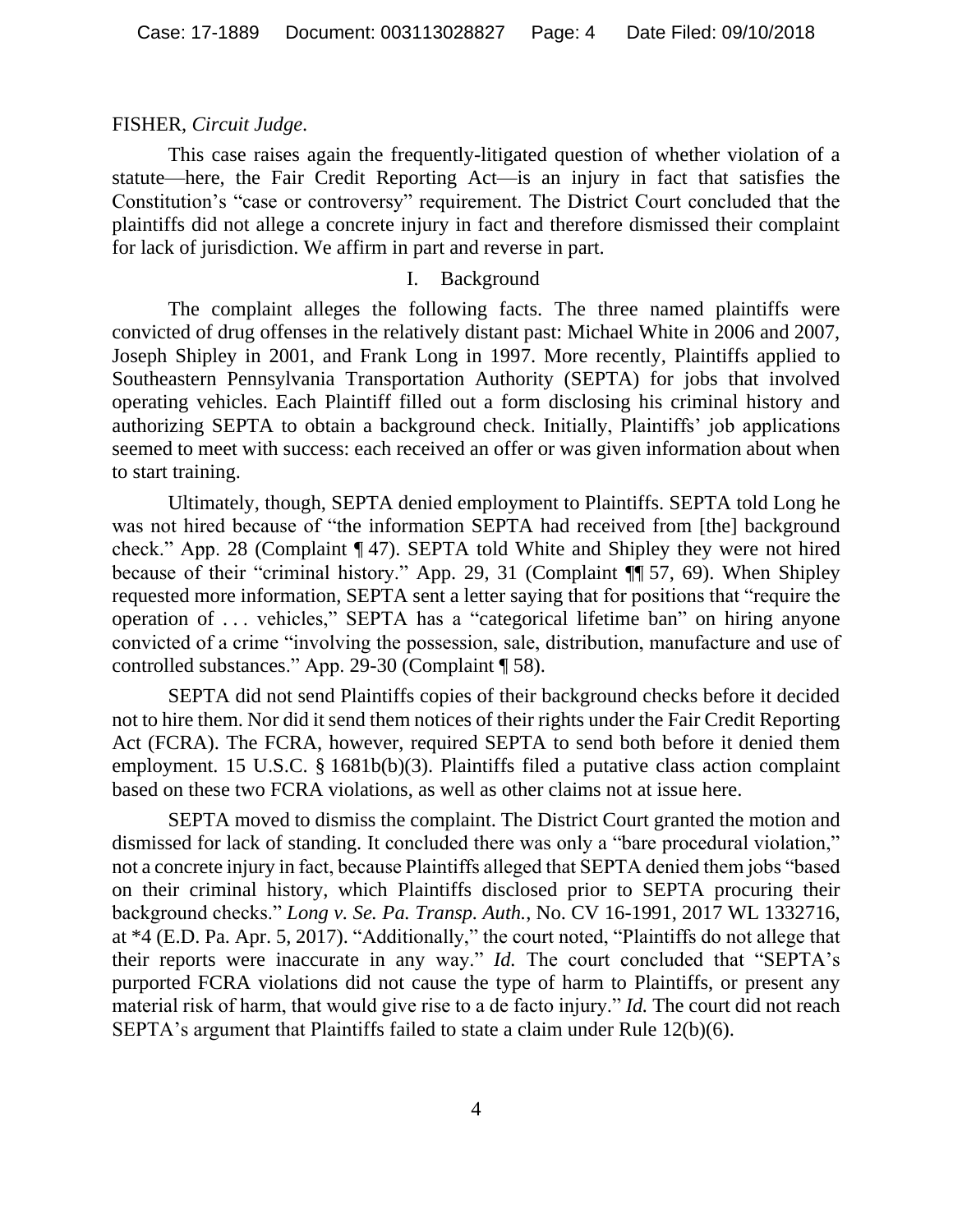### II. Jurisdiction and Standard of Review

The District Court had jurisdiction under 28 U.S.C. § 1331 and 15 U.S.C. § 1681p. This Court has jurisdiction to review the District Court's final order under 28 U.S.C. § 1291. We exercise plenary review over a district court's dismissal of a complaint under Rule 12(b)(1) for lack of standing. *In re Schering Plough Corp. Intron/Temodar Consumer Class Action*, 678 F.3d 235, 243 (3d Cir. 2012).

### III. Analysis

Plaintiffs allege that SEPTA violated the FCRA by taking adverse employment action without providing copies of their background checks or notices of their rights under the FCRA. SEPTA argues that Plaintiffs lack standing because they were not harmed by what the District Court ruled were "bare procedural violations" of the statute. To determine whether the violations were "bare" and "procedural," or whether they were concrete injuries in fact, we will first examine the statute to ascertain what rights it confers. Next, we will examine the factual allegations in the complaint. Finally, with the FCRA and the facts in hand, we will analyze whether Plaintiffs have standing.

#### A. The Statute

The FCRA provides that "before" a potential employer, like SEPTA, takes "any adverse action based in whole or in part" on a consumer report, it "shall provide" the person who is the subject of the report with "(i) a copy of the report; and (ii) a description in writing of the rights of the consumer under [the FCRA]." 15 U.S.C. § 1681b(b)(3)(A). An adverse action includes "a denial of employment." *Id.* § 1681a(k)(1)(B). Criminal background checks are "consumer reports," i.e., "written . . . communication" that bears on "a consumer's credit worthiness, credit standing, credit capacity, character, general reputation, personal characteristics, or mode of living" and "is used or expected to be used or collected in whole or in part for the purpose of serving as a factor in establishing the consumer's eligibility for . . . employment purposes . . . ." *Id.* § 1681a(d)(1).<sup>1</sup>

Plaintiffs argue that the statute prohibits adverse employment actions based on consumer reports that an individual has not had the opportunity to review or discuss with the potential employer. SEPTA, on the other hand, argues that the statute protects only against adverse employment action that is based on inaccurate or misleading information. SEPTA's position is that Plaintiffs' consumer reports were accurate and therefore they suffered no injury in fact. SEPTA is incorrect, however. As we now explain, the statute confers a broader right than simply to be free from adverse action based on inaccurate information.

Following the Supreme Court's directives, we "look to the text of the statute, rather than the legislative history, to interpret a statute or determine legislative intent as an aid to

 $1$  SEPTA has not disputed that the background checks at issue here are consumer reports.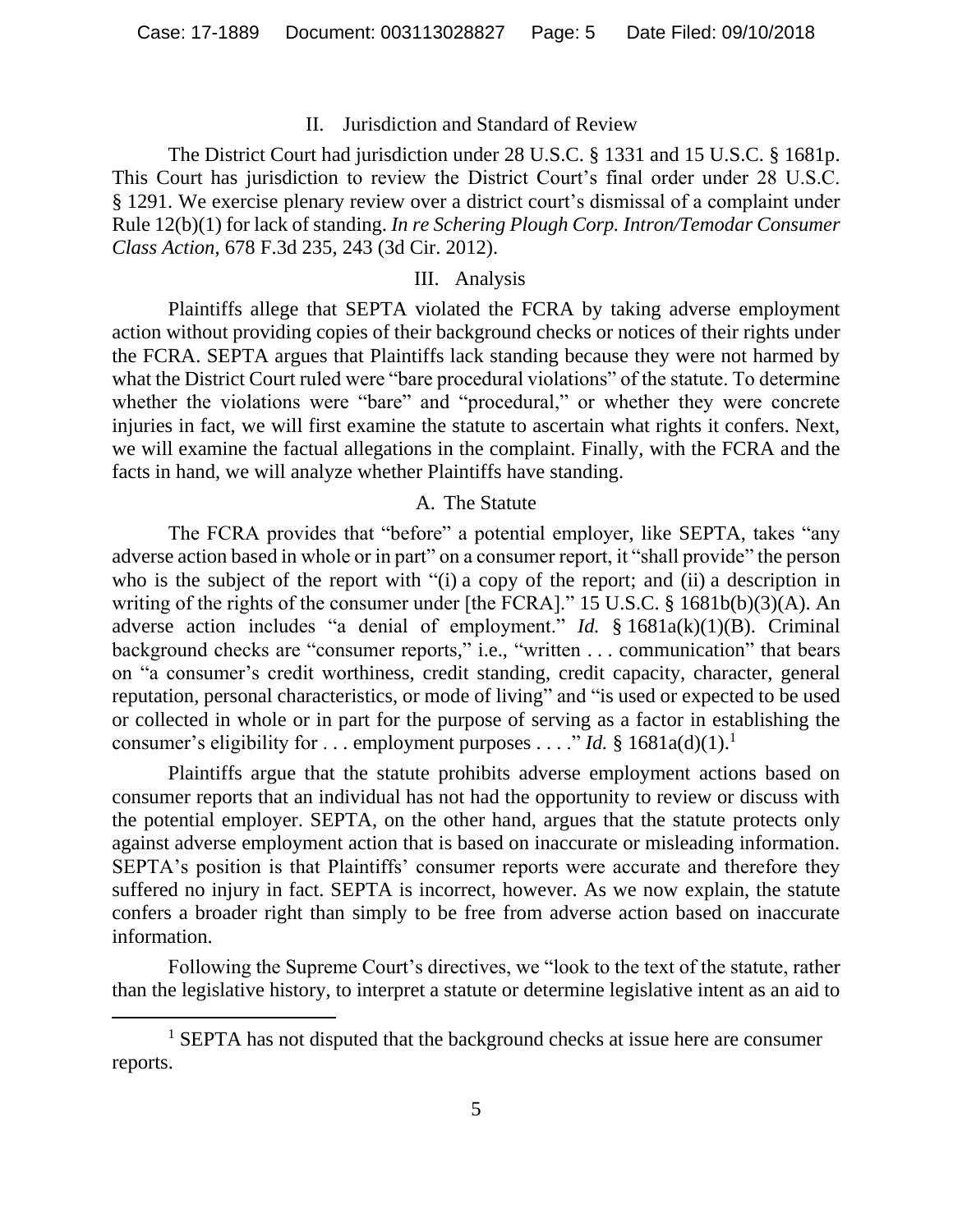interpretation." *Thorpe v. Borough of Thorpe*, 770 F.3d 255, 263 (3d Cir. 2014).<sup>2</sup> The text of § 1681b(b)(3) requires not just that the employer "shall provide" the consumer report and FCRA rights disclosure, but that it must do so "before taking any adverse action." 15 U.S.C. § 1681b(b)(3)(A). The statute should be construed so that words and phrases are not "superfluous, void, or insignificant." *TRW Inc. v. Andrews*, 534 U.S. 19, 31 (2001) (quoting *Duncan v. Walker*, 533 U.S. 167, 174 (2001)). The phrase "before taking any adverse action" should, therefore, have some purpose, and this purpose is illuminated by the congressional findings incorporated into the statute's text. 15 U.S.C. § 1681.

Congress found that "[c]onsumer reporting agencies have assumed a vital role in assembling and evaluating . . . information on consumers." *Id.* § 1681(a)(3). Therefore, "[t]here is a need to ensure that [they] exercise their grave responsibilities with fairness, impartiality, and a respect for the consumer's right to privacy." *Id.* § 1681(a)(4); *see also Spokeo, Inc. v. Robins*, 136 S. Ct. 1540, 1545 (2016), as revised (May 24, 2016) ("The FCRA seeks to ensure 'fair and accurate credit reporting.'" (quoting 15 U.S.C.  $§ 1681(a)(1))$ . "To achieve this end, the Act regulates the creation and the use of consumer reports . . . for certain specified purposes, including . . . employment." *Spokeo*, 136 S. Ct. at 1545 (internal quotation marks and footnote omitted). "'These consumer oriented objectives support a liberal construction of the FCRA,' and any interpretation of this remedial statute must reflect those objectives." *Cortez v. Trans Union, LLC*, 617 F.3d 688, 706 (3d Cir. 2010) (quoting *Guimond v. Trans Union Credit Info. Co.*, 45 F.3d 1329, 1333 (9th Cir. 1995)).

The required pre-adverse-action copy of an individual's consumer report allows him to ensure that the report is true, and may also enable him to advocate for it to be used fairly—such as by explaining why true but negative information is irrelevant to his fitness for the job. The required pre-adverse-action notice of FCRA rights provides the individual with information about what the law requires with regard to consumer reports. The advance notice requirement, then, supports both accuracy and fairness. It helps ensure that reports are properly used and relevant for the purposes for which they are used.

SEPTA argues that § 1681b(b)(3) protects only against adverse action based on inaccurate information, but the subsection is not so narrow. *See* 15 U.S.C. § 1681b. The right to pre-adverse-action disclosures serves all of the purposes discussed above: accuracy, relevancy, proper utilization, and fairness. The individual's right to dispute and

<sup>&</sup>lt;sup>2</sup> Given our focus on the statutory text, we do not find persuasive Plaintiffs' citation of *Thomas v. FTS USA, LLC*, 193 F. Supp. 3d 623, 633 (E.D. Va. 2016), which relies heavily on the FCRA's legislative history. In "rare cases," reliance on legislative history is warranted because "'the literal application of a statute will produce a result demonstrably at odds with the intentions of its drafters.'" *Thorpe*, 770 F.3d at 263 (quoting *First Merchs. Acceptance Corp. v. J.C. Bradford & Co.*, 198 F.3d 394, 402 (3d Cir. 1999)). Plaintiffs do not argue, nor do we perceive, that this is such a case.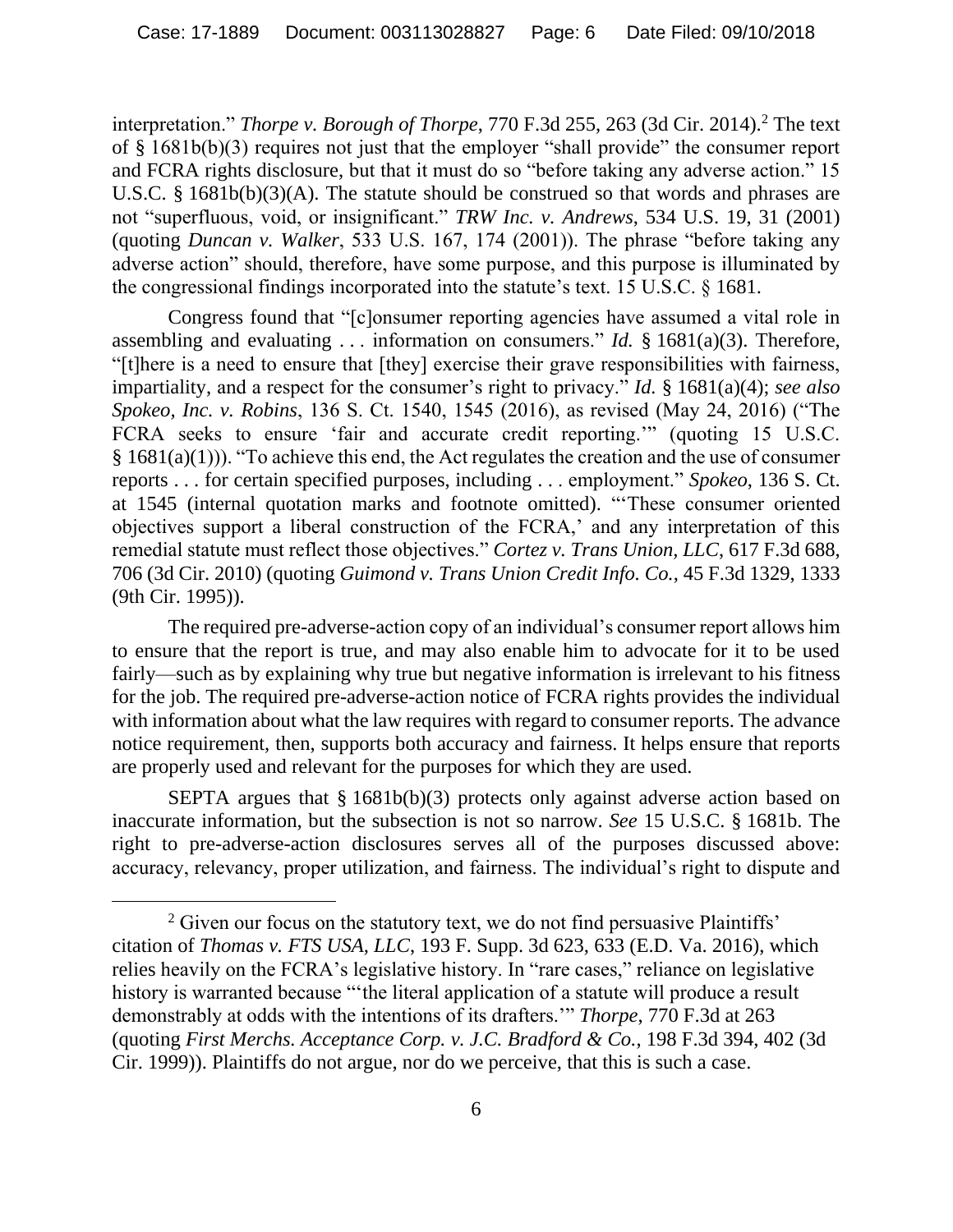correct consumer reports is provided elsewhere, *see* 15 U.S.C. § 1681i, so according to the statute's structure, § 1681b is not limited to situations where the report is inaccurate. In addition, it would not make sense for § 1681b(b)(3) to apply only to inaccurate information, because the consumer cannot know whether his report is accurate unless it is disclosed to him. Finally, if Congress meant to provide protections only against the use of inaccurate consumer reports, it could have written the statute to say so. The meaning of § 1681b(b)(3) is plain: before an employer takes adverse action based in any part on a consumer report, the consumer has a right to receive a description of his rights under the FCRA, as well as a copy of his report, regardless of its accuracy.<sup>3</sup>

SEPTA also argues that Congress did not intend § 1681b(b)(3) to protect against non-disclosure where the adverse action would have been taken regardless of any opportunity to comment. SEPTA asserts that Plaintiffs' criminal histories categorically disqualified them for the driver positions they sought, so the opportunity to respond would have made no difference. However, the FCRA does not condition the right to receive a consumer report on whether having the report would allow an individual to stave off an adverse employment action. Rather, the statute applies to all consumers. 4

In sum, § 1681b(b)(3) confers on the individual a right to receive, before adverse action is taken, a copy of his or her consumer report (regardless of its accuracy) and a notice of his or her rights. This right permits individuals to know beforehand when their consumer reports might be used against them, and creates the possibility for the consumer to respond to inaccurate or negative information—either in the current job application process, or going forward in other job applications.

## B. The Complaint

A district court entertaining a Rule 12(b)(1) motion to dismiss for lack of standing must first ascertain whether it "presents a 'facial' attack or a 'factual' attack on the claim at issue, because that distinction determines how the pleading must be reviewed." *Constitution Party of Pa. v. Aichele*, 757 F.3d 347, 357 (3d Cir. 2014) (quoting *Schering Plough*, 678 F.3d at 243). "A facial attack . . . considers a claim on its face and asserts that it is insufficient to invoke the subject matter jurisdiction of the court . . . ." *Id.* at 358. A court ruling on a facial attack considers only the complaint, viewing it in the light most favorable to the plaintiff. *Id.* A factual attack, in which the defendant contests the truth of

<sup>&</sup>lt;sup>3</sup> The Seventh Circuit very recently considered this question and arrived at the same conclusion. *Robertson v. Allied Solutions, LLC*, --- F.3d ---, 2018 WL 4113815, at \*4 (7th Cir. 2018) ("[A]n employer's disclosure obligations under [15 U.S.C. § 1681b(b)(3)(A)] exist to serve interests beyond the problem of inaccurate reports.").

<sup>4</sup> *See Robertson*, 2018 WL 4113815, at \*5 (where a prospective employer revoked a job offer based on a background check without providing the plaintiff a copy of the background check, the fact that the plaintiff may not have been able to convince the prospective employer to honor its offer was "immaterial" to the standing analysis).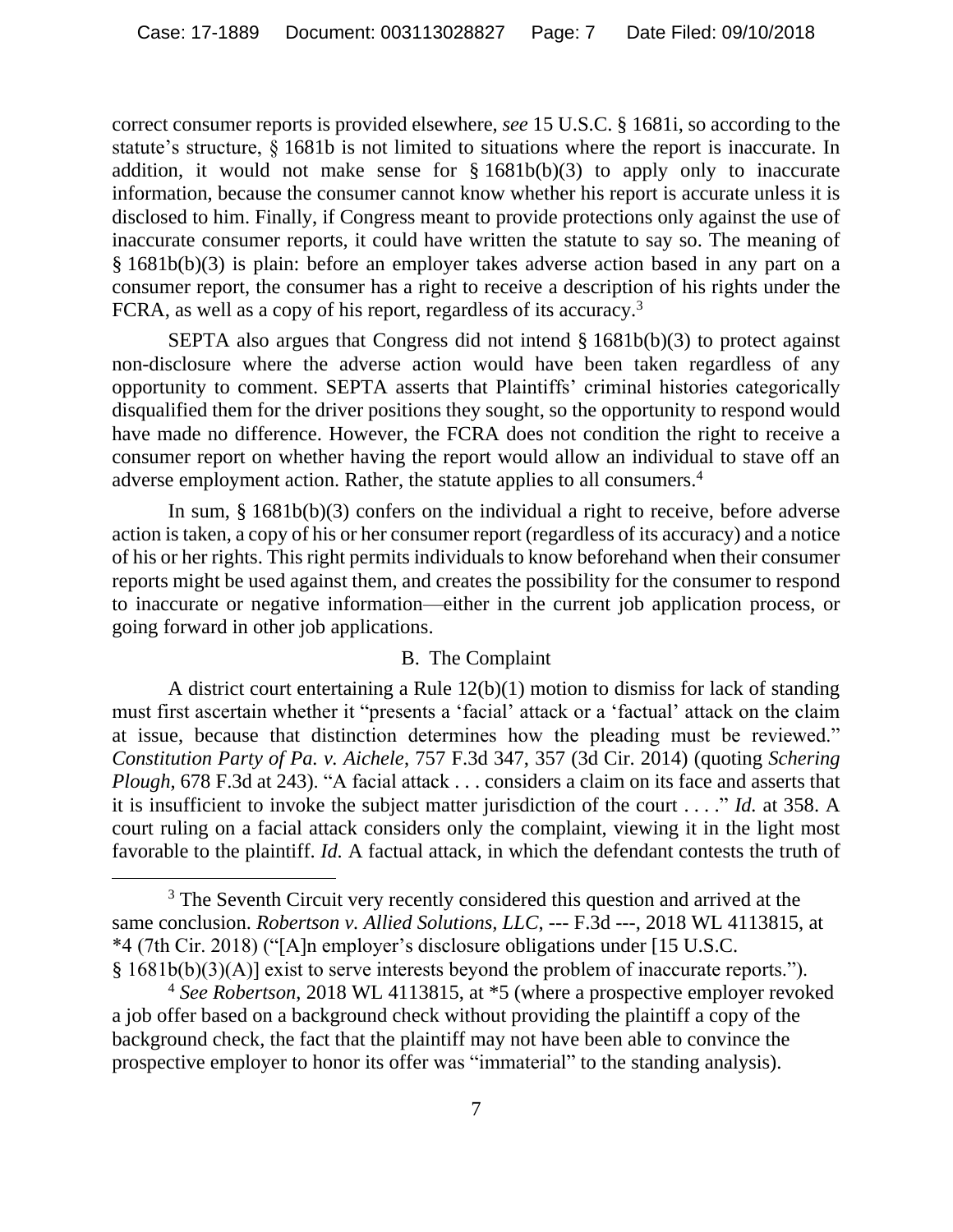the jurisdictional allegations, is a different matter: the court need not treat the allegations as true, and a plenary trial is held to resolve any material factual disputes. *Id.*; *Schuchardt v. President of the U.S.*, 839 F.3d 336, 343 (3d Cir. 2016).

In passing, SEPTA invokes the standard for a factual attack, declaring without elaboration that Plaintiffs' allegations are not entitled to the usual presumption of truth. Appellee's Br. 9. However, SEPTA never made a factual attack. It "filed the attack before it filed any answer to the Complaint or otherwise presented competing facts," so its motion is, "by definition, a facial attack." *Constitution Party*, 757 F.3d at 358; *see also Long*, 2017 WL 1332716, at \*3 ("SEPTA ... does not challenge the factual assertions in the Complaint."). Therefore, we apply the familiar standard and assume the truth of Plaintiffs' allegations. *Schuchardt*, 839 F.3d at 343.

Although the District Court articulated the correct standard, it did not actually "accept as true all of [Plaintiffs'] plausible allegations, and draw all reasonable inferences in [their] favor." *Id.* For example, the court stated that Plaintiffs alleged that SEPTA denied them jobs because of what they disclosed about their own criminal histories. 2017 WL 1332716, at \*4. However, Plaintiffs clearly allege that SEPTA denied them jobs because of their background checks. App. 28 (Complaint ¶ 47, alleging that Long received a letter from SEPTA indicating that he was not hired because of "information SEPTA had received from [the] background check"); App. 29 (Complaint ¶ 56, alleging that Shipley was told "not to report to work, and that his background check had not been cleared"); App. 31 (Complaint ¶ 68, alleging that SEPTA did not begin training White because it was "waiting on the results of his background check").

The District Court also failed to construe Plaintiffs' allegations in the light most favorable to them. It adopted the view (espoused by SEPTA) that their drug convictions categorically barred them from the jobs for which they applied. Plaintiffs allege, however, that SEPTA might have changed its decision if they had the chance to respond to their background checks. The District Court was required to assume the truth of this allegation.

## C. Standing

The law on standing is well developed, and several recent cases analyze standing in the context of alleged violations of federal privacy statutes. We begin by surveying Supreme Court and Third Circuit precedent to establish the relevant standing principles. We then apply the law to the facts of this case and conclude that the District Court erred, in part, in dismissing the complaint for lack of standing.

## 1. *Spokeo*

Under Article III of the United States Constitution, the power of the judiciary "extends only to 'Cases' and 'Controversies.'" *Spokeo*, 136 S. Ct. at 1547. The standing doctrine defines what is a "case" or "controversy." *Id.* Article III standing requires (1) an injury in fact, (2) a causal connection between the injury and the defendant's conduct, and (3) a likelihood that a favorable decision will provide redress for the injury. *Finkelman v.*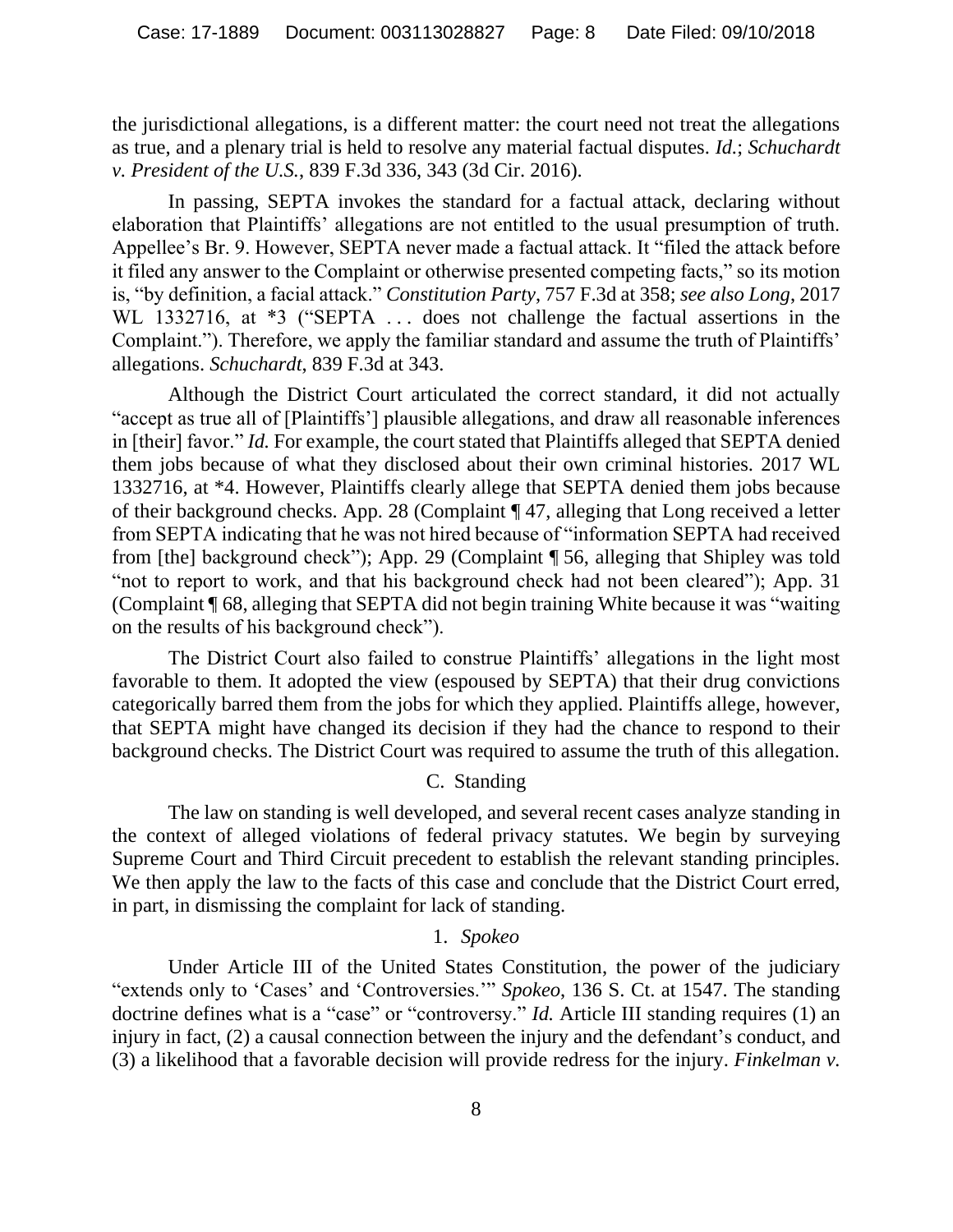*Nat'l Football League*, 810 F.3d 187, 193 (3d Cir. 2016). Injury in fact is "'the invasion of a concrete and particularized legally protected interest' resulting in harm 'that is actual or imminent, not conjectural or hypothetical.'" *Id.* (quoting *Blunt v. Lower Merion Sch. Dist.*, 767 F.3d 247, 278 (3d Cir. 2014)). An injury is "concrete" if it is "real, or distinct and palpable, as opposed to merely abstract." *Id.* (quoting *N.J. Physicians, Inc. v. President of the U.S.*, 653 F.3d 234, 238 (3d Cir. 2011)).

In *Spokeo*, the plaintiff alleged violations of the FCRA provision that requires consumer reporting agencies to "follow reasonable procedures to assure maximum possible accuracy." 136 S. Ct. at 1545 (quoting 15 U.S.C. § 1681e(b)). The plaintiff alleged that he was out of work and that inaccuracies in his consumer report represented "imminent and ongoing actual harm to his employment prospects," but he did not allege that any particular employer declined to hire him because of the inaccuracies. *Id.* at 1554 (Ginsburg, J., dissenting) (alterations omitted). The Court ruled that the injury was "particularized" because it "affect[ed] the plaintiff in a personal and individual way." *Id.* at 1548 (majority opinion) (quoting *Lujan v. Defenders of Wildlife*, 504 U.S. 555, 560 n.1 (1992)). The Court emphasized, however, that particularity is not sufficient to show injury in fact; concreteness is also required. *Id.* Therefore, it went on to explain what a concrete injury is and is not.

A concrete injury is "*de facto*;" it "actually exist[s]," though it need not be "tangible." *Id.* at 1548-49. "In determining whether an intangible harm constitutes injury in fact, both history and the judgment of Congress play important roles." *Id.* at 1549. The historical inquiry asks whether an intangible harm "has a close relationship" to one that historically has provided a basis for a lawsuit, and the congressional inquiry acknowledges that Congress's judgment is "instructive and important" because that body "is well positioned to identify intangible harms that meet minimum Article III requirements." *Id.*

While Congress "may 'elevat[e] to the status of legally cognizable injuries concrete, *de facto* injuries that were previously inadequate in law,'" *id.* (quoting *Lujan*, 504 U.S. at 578), standing "requires a concrete injury even in the context of a statutory violation," *id.* Therefore, a "bare procedural violation, divorced from any concrete harm," cannot "satisfy the injury-in-fact requirement of Article III." *Id.* The Court reaffirmed, however, that "the risk of real harm" can show concreteness. 136 S. Ct. at 1549. As examples, it cited common law causes of action for "harms [that] may be difficult to prove or measure," such as slander per se. *Id.* It also reaffirmed that "the violation of a procedural right granted by statute can be sufficient in some circumstances to constitute injury in fact." *Id.*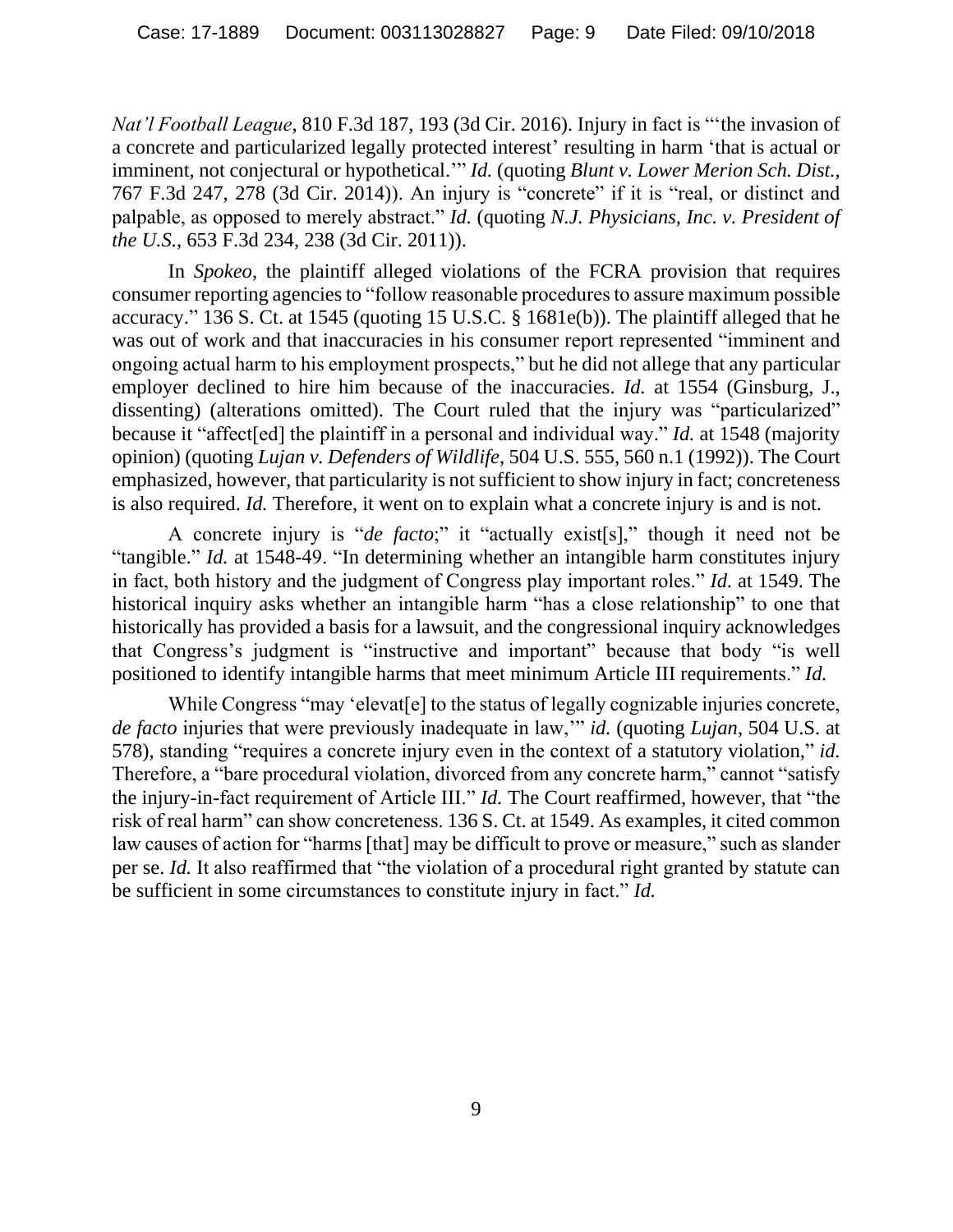Having laid out principles of concreteness, the Court remanded to the Ninth Circuit for it to consider whether the plaintiff's particularized injury was also concrete, as required for standing. *Id.* at 1550.<sup>5</sup>

### 2. Third Circuit Precedent

When discussing standing, we have noted that "the injury-in-fact element is not Mount Everest. The contours of the . . . requirement, while not precisely defined, are very generous, requiring only that claimant allege some specific, identifiable trifle of injury.'" *In re Horizon Healthcare Servs. Inc. Data Breach Litig.*, 846 F.3d 625, 633 (3d Cir. 2017) (alterations omitted) (quoting *Blunt*, 767 F.3d at 278). Moreover, "[t]he Supreme Court has repeatedly affirmed the ability of Congress to 'cast the standing net broadly' and to grant individuals the ability to sue to enforce their statutory rights." *Id.* at 635 (quoting *Fed. Election Comm'n v. Akins*, 524 U.S. 11, 19 (1998)). It is perhaps unsurprising, then, that our four recent cases analyzing standing under privacy statutes "have been decidedly in favor of allowing individuals to sue to remedy violations of their statutory rights, even without additional injury." *Id.* at 636.

In the first case, which preceded *Spokeo*, the plaintiffs sued under the Wiretap Act, the Stored Communications Act, and the Computer Fraud and Abuse Act, alleging that Google put cookies on their web browsers despite its statements to the contrary. *In re Google Inc. Cookie Placement Consumer Privacy Litig.*, 806 F.3d 125, 130, 133 (3d Cir. 2015). The defendants argued there was no economic loss and hence no injury in fact. *Id.* at 134. We ruled that injury in fact does not require any "particular type of harm," and "may exist solely by virtue of statutes creating legal rights." *Id.* (quoting *Havens Realty Corp. v. Coleman*, 455 U.S. 363, 373 (1982)). The plaintiffs' "specific" allegations of "concrete, particularized, and actual" injury were sufficient to confer standing. *Id.* at 134- 35.

In the second case, which post-dated *Spokeo*, the plaintiffs sued under the Wiretap Act, the Stored Communications Act, and the Video Privacy Protection Act, alleging that the defendants unlawfully used cookies to track children's internet history. *In re Nickelodeon Consumer Privacy Litig.*, 827 F.3d 262, 269-71 (3d Cir. 2016). This Court concluded that *Spokeo* did not "alter our prior analysis in *Google*" or "call[] into question whether the plaintiffs . . . have Article III standing." *Id.* at 273-74. Plaintiffs' harm was

<sup>5</sup> On remand, the Ninth Circuit had "little difficulty" concluding that the plaintiff's injury was concrete. *Robins v. Spokeo, Inc.*, 867 F.3d 1108, 1114 (9th Cir. 2017). Given the "ubiquity and importance of consumer reports," a consumer's livelihood is threatened by an inaccurate report. *Id.* Additionally, the individual interests at issue "resemble other reputational and privacy interests that have long been protected in the law," namely, the interest in avoiding "intangible harms caused by . . . untruthful disclosures." *Id.* at 1114- 15 (citing *In re Horizon Healthcare Servs. Inc. Data Breach Litig.*, 846 F.3d 625, 638-41 (3d Cir. 2017)).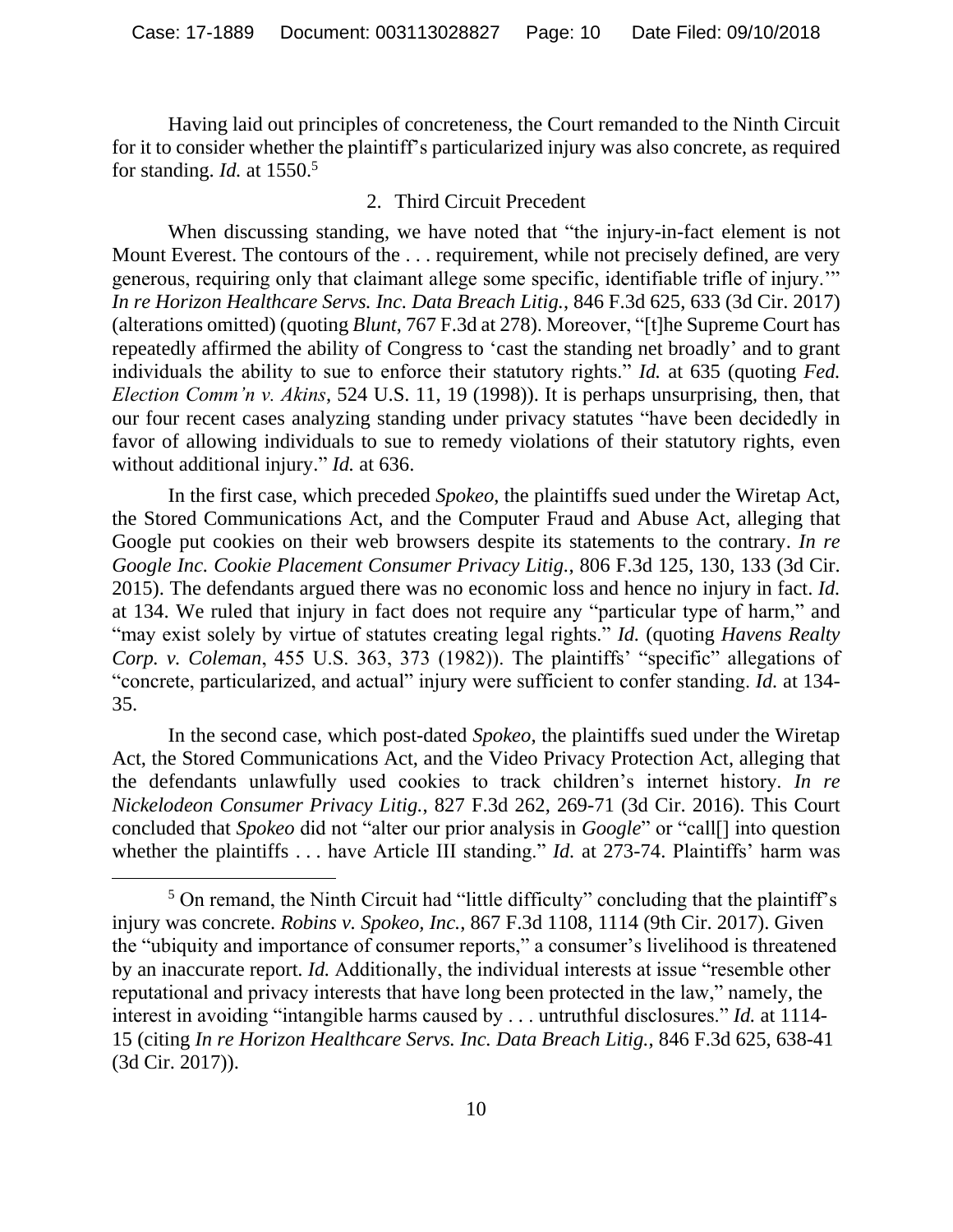concrete because it "involve[d] a clear *de facto* injury, *i.e.*, the unlawful disclosure of legally protected information." *Id.* at 274.

The third appeal involved the theft of a computer containing the plaintiffs' personal health information. *Horizon*, 846 F.3d at 629. The plaintiffs sued under the FCRA, arguing that the unauthorized disclosure was, "in and of itself, an injury in fact," even absent any allegation that the information had been misused. *Id.* at 634. We noted that *Google* and *Nickelodeon*, which "provide welcome clarity" on standing, are "decidedly in favor of allowing individuals to sue to remedy violations of their statutory rights, even without additional injury." *Id.* at 636. We also stated that *Spokeo* does not "redefin[e] the injuryin-fact requirement," but "[i]nstead . . . reemphasizes that Congress 'has the power to define injuries that were previously inadequate in law.'" *Id.* at 638 (citation omitted).

We applied *Spokeo*'s "two tests for whether an intangible injury can . . . be 'concrete.'" *Id.* at 637. We looked first to history—"whether 'an alleged intangible harm' is closely related 'to a harm that has traditionally been regarded as providing a basis for a lawsuit.'" *Id.* (quoting *Spokeo*, 136 S. Ct. at 1549). We explained that the defendant's actions did not need to "give rise to a cause of action under common law;" it was enough that "the 'intangible harm' that FCRA seeks to remedy 'has a close relationship'" to the historical tort of invasion of privacy. *Id.* at 639-40 (quoting *Spokeo*, 136 S. Ct. at 1549). Applying *Spokeo*'s second test, the congressional test, we concluded that because the disclosure of the plaintiffs' private information was closely related to a historical tort, it was "within Congress's discretion to elevate . . . into a concrete injury." *Id.* at 640 n.23. Therefore, the plaintiffs had not "allege[d] a mere technical or procedural violation of FCRA," but "instead the unauthorized dissemination of their own private information the very injury that FCRA is intended to prevent." *Id.* at 640 (footnote omitted). Accordingly, the plaintiffs had standing. *Id.* at 641.

In our fourth and final case, the plaintiff sued under the Telephone Consumer Protection Act (TCPA) after receiving a single unsolicited call on her cell phone. *Susinno v. Work Out World Inc.*, 862 F.3d 346, 348 (3d Cir. 2017). We reemphasized that "[w]hen one sues under a statute alleging 'the very injury the statute is intended to prevent,' and the injury 'has a close relationship to a harm traditionally providing a basis for a lawsuit in English or American courts,' a concrete injury has been pleaded." *Id.* at 351 (internal alterations omitted) (quoting *Horizon*, 846 F.3d at 639-40). The injury passed the congressional test because an unsolicited cell phone call was "the very harm that Congress sought to prevent," and it passed the historical test because the TCPA "protect[s] essentially the same interests" as the common law tort of intrusion upon seclusion. *Id.* Therefore, the plaintiff "alleged a concrete, albeit intangible, harm under the Supreme Court's decision in *Spokeo* and our decision in *Horizon*." *Id.* at 352.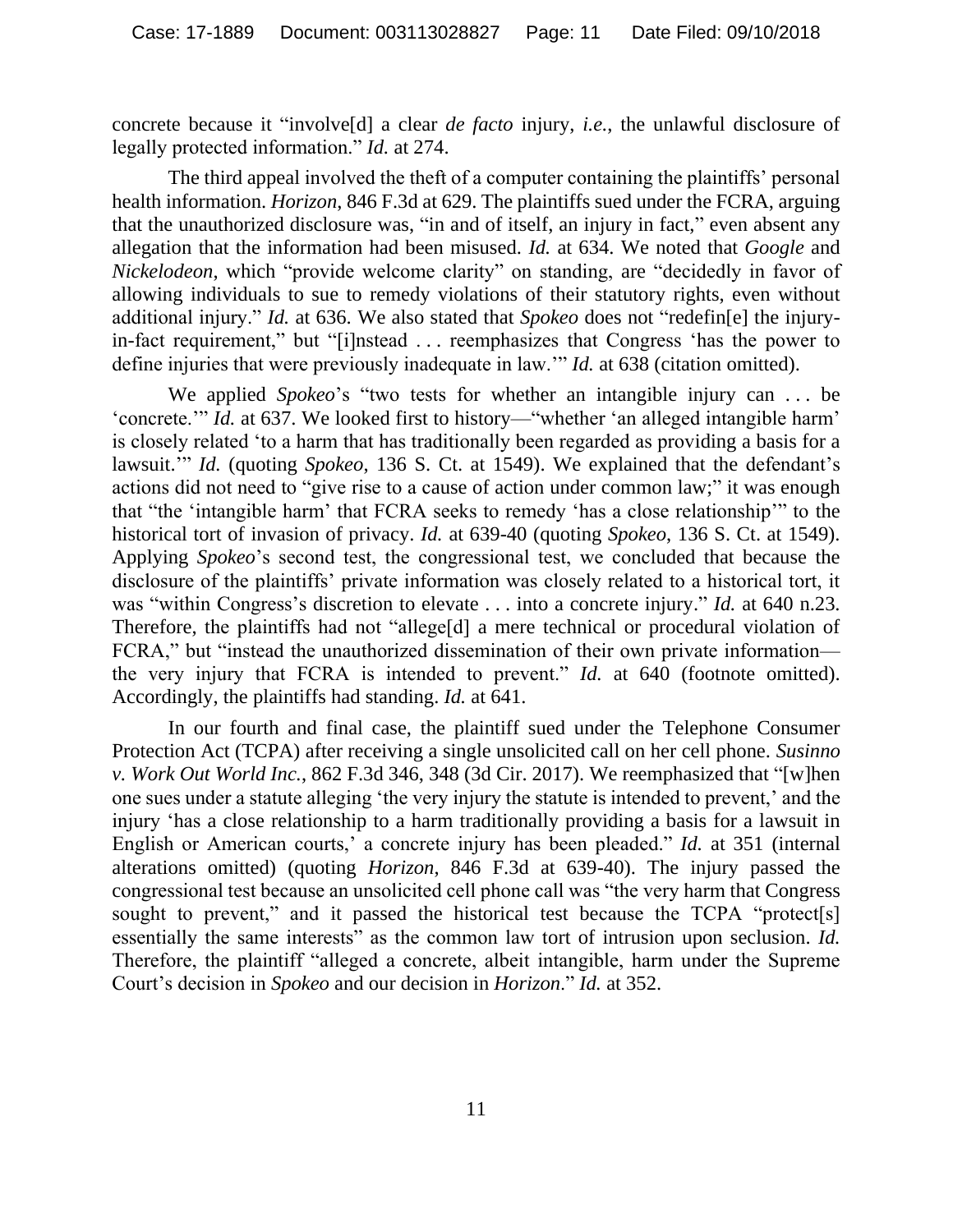#### 3. Application

A plaintiff must "demonstrate standing for each claim he seeks to press." *Neale v. Volvo Cars of N. Am., LLC*, 794 F.3d 353, 359 (3d Cir. 2015) (quoting *DaimlerChrysler Corp. v. Cuno*, 547 U.S. 332, 352 (2006)). Plaintiffs allege that SEPTA violated the FCRA by (i) taking adverse action without first providing copies of their consumer reports, and (ii) taking adverse action without first providing descriptions of their FCRA rights. 15 U.S.C. § 1681b(b)(3)(A)(i), (ii). SEPTA argues that Plaintiffs lack standing because these alleged harms are not injuries in fact.<sup>6</sup>

Plaintiffs have standing to assert their first claim—that SEPTA failed to provide copies of their consumer reports. Under *Spokeo*'s congressional test, the FCRA clearly expresses Congress's "intent to make [the] injury redressable." *Horizon*, 846 F.3d at 637. Congress granted the consumer a right to receive a copy of his report before adverse action is taken, and provided for statutory damages plus attorney's fees for willful noncompliance, which Plaintiffs allege here. 15 U.S.C. §§ 1681b(b)(3), 1681n; *Horizon*, 846 F.3d at 639 (Congress "allowed for statutory damages for willful violations—which clearly illustrates that Congress believed that the violation of FCRA causes a concrete harm to consumers."). This harm was within Congress's power to elevate to an injury in fact.<sup>7</sup> "Although it is possible to read . . . *Spokeo* as creating a requirement that a plaintiff show a statutory violation has caused a 'material risk of harm' . . . , we do not believe that the Court so intended to change the traditional standard for the establishment of standing." *Horizon*, 846 F.3d at 637-38 (footnote omitted) (quoting *Spokeo*, 136 S. Ct. at 1550). Moreover, taking an adverse employment action without providing the required consumer report is "the very harm that Congress sought to prevent, arising from prototypical conduct proscribed" by the FCRA. *Susinno*, 862 F.3d at 352 (internal quotation marks omitted).

*Spokeo*'s second test, the historical test, assesses whether the injury in question has a close relationship to a harm traditionally recognized under common law. *Horizon*, 846 F.3d at 639. A perfect common-law analog is not required. *Id.* We ask whether the "newly

<sup>6</sup> SEPTA also argues, as an alternative ground for affirmance, that Plaintiffs failed to allege the other two standing requirements: "a sufficient causal connection between the injury and the conduct complained of" and "a likelihood that the injury will be redressed by a favorable decision." *Finkelman*, 810 F.3d at 193 (quoting *Neale*, 794 F.3d at 358- 59). However, Plaintiffs plausibly alleged that SEPTA denied them employment at least in part because of their consumer reports, App. 43, 44 (¶¶ 120,129), and any injury would be redressable through statutory damages.

<sup>&</sup>lt;sup>7</sup> We caution that Congress cannot elevate any insubstantial injury into a concrete injury merely by the legislative act of providing a remedy. *See Meyers v. Nicolet Rest. of De Pere, LLC*, 843 F.3d 724, 727 n.2 (7th Cir. 2016) ("A violation of a statute that causes no harm does not trigger a federal case. That is one of the lessons of *Spokeo*.").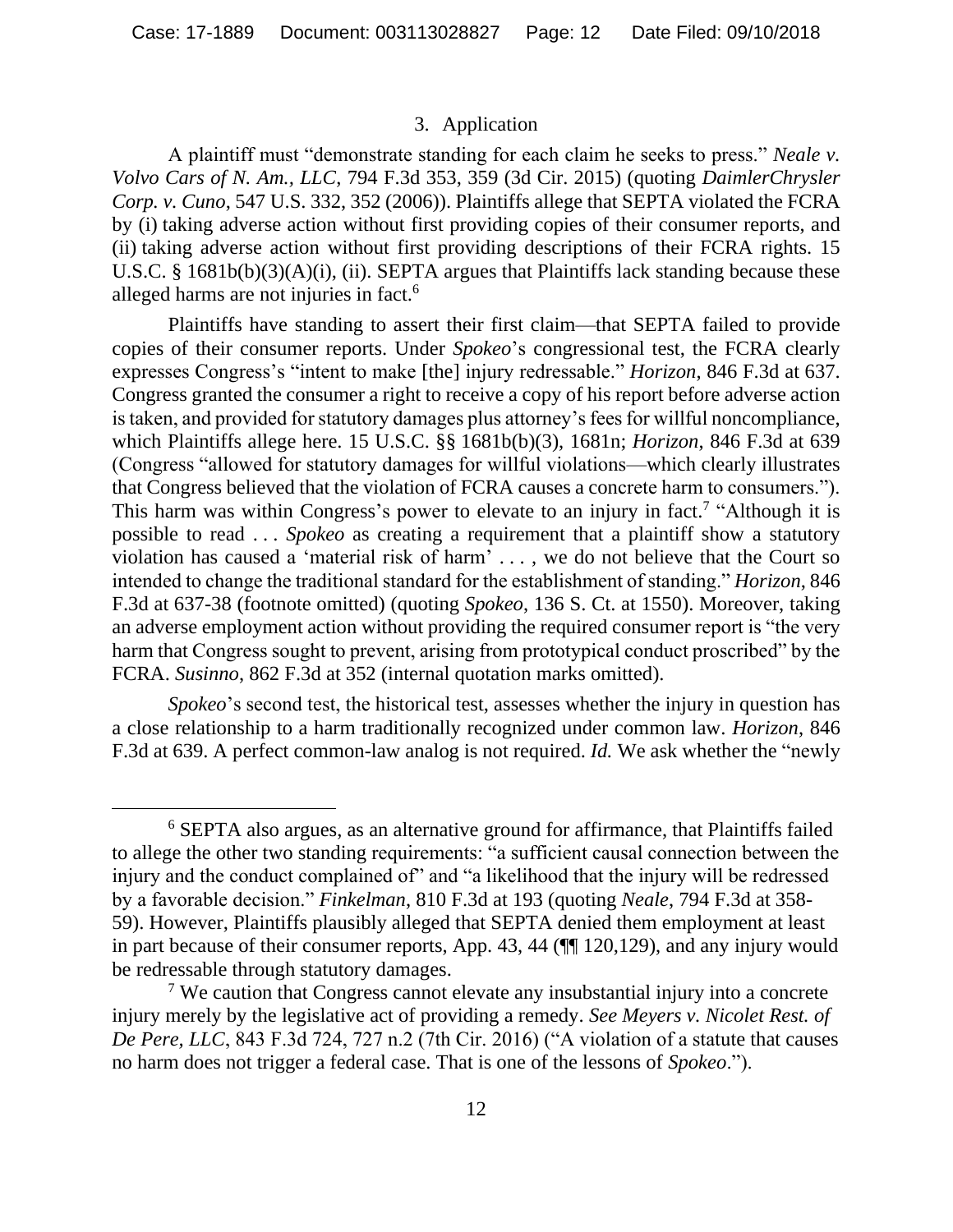established causes of action protect essentially the same interests" as "traditional causes of action." *Susinno*, 862 F.3d at 351.

Common-law privacy rights were historically understood as being invaded by "(a) unreasonable intrusion upon the seclusion of another, . . . (b) appropriation of the other's name or likeness, . . . (c) unreasonable publicity given to the other's private life, . . . or (d) publicity that unreasonably places the other in a false light before the public . . . ." Restatement (Second) of Torts § 652A(2)(a)-(d) (1977). These latter three types of privacy torts represent interference with an individual's ability to control his personal information. That is analogous to the injury here, which is the use of Plaintiffs' personal information their consumer reports—without Plaintiffs being able to see or respond to it. Therefore, the second *Spokeo* test, the historical test, is also met. Because the statute meets both tests, and because Plaintiffs have alleged sufficient concrete harm, they have standing to bring their claim that SEPTA did not provide them with the required copies of their consumer reports.<sup>8</sup>

SEPTA points to hypotheticals in *Spokeo* to argue that Plaintiffs' injury is bare and procedural, and thus not a concrete injury-in-fact. In *Spokeo*, the Court said that certain FCRA violations would "result in no harm," such as where a consumer report contains an immaterial inaccuracy like an incorrect zip code, or where the report is "entirely accurate" but its use is not disclosed. *Id.* at 1550. SEPTA contends that—as in the second hypo— Plaintiffs' consumer reports were accurate, even if they did not receive the required notice. SEPTA's argument, however, depends on its view that the sole purpose of the § 1681b(b)(3) disclosures is to allow the correction of inaccuracies. As we have explained, *supra* Part III.A, the right to the disclosures is the same whether the report is accurate or not. *Spokeo* naturally focused on accuracy; the plaintiff there had alleged that his consumer report was inaccurate and therefore violated a different provision of the FCRA, § 1681e(b). *Spokeo*'s focus on accuracy in connection with an alleged  $\S$  1681e(b) violation does not negate the language and purpose of § 1681b(b)(3), which is at issue here.

We turn next to SEPTA's alleged failure to notify Plaintiffs of their FCRA rights. Plaintiffs argue that this was a concrete harm because it "increased the risk that ... individuals would not know of their FCRA rights and have their claims lapse before they could bring suit." Appellants' Br. 29. Under the principles outlined above, this is a "bare procedural violation, divorced from any concrete harm," that cannot "satisfy the injury-infact requirement of Article III." *Spokeo*, 136 S. Ct. at 1549. Plaintiffs became aware of

<sup>&</sup>lt;sup>8</sup> The Seventh Circuit concluded, as do we, that a plaintiff has standing to sue based on allegations that she did not receive the pre-adverse action notice required by § 1681b(b)(3). *Robertson*, 2018 WL 4113815, at \*5.